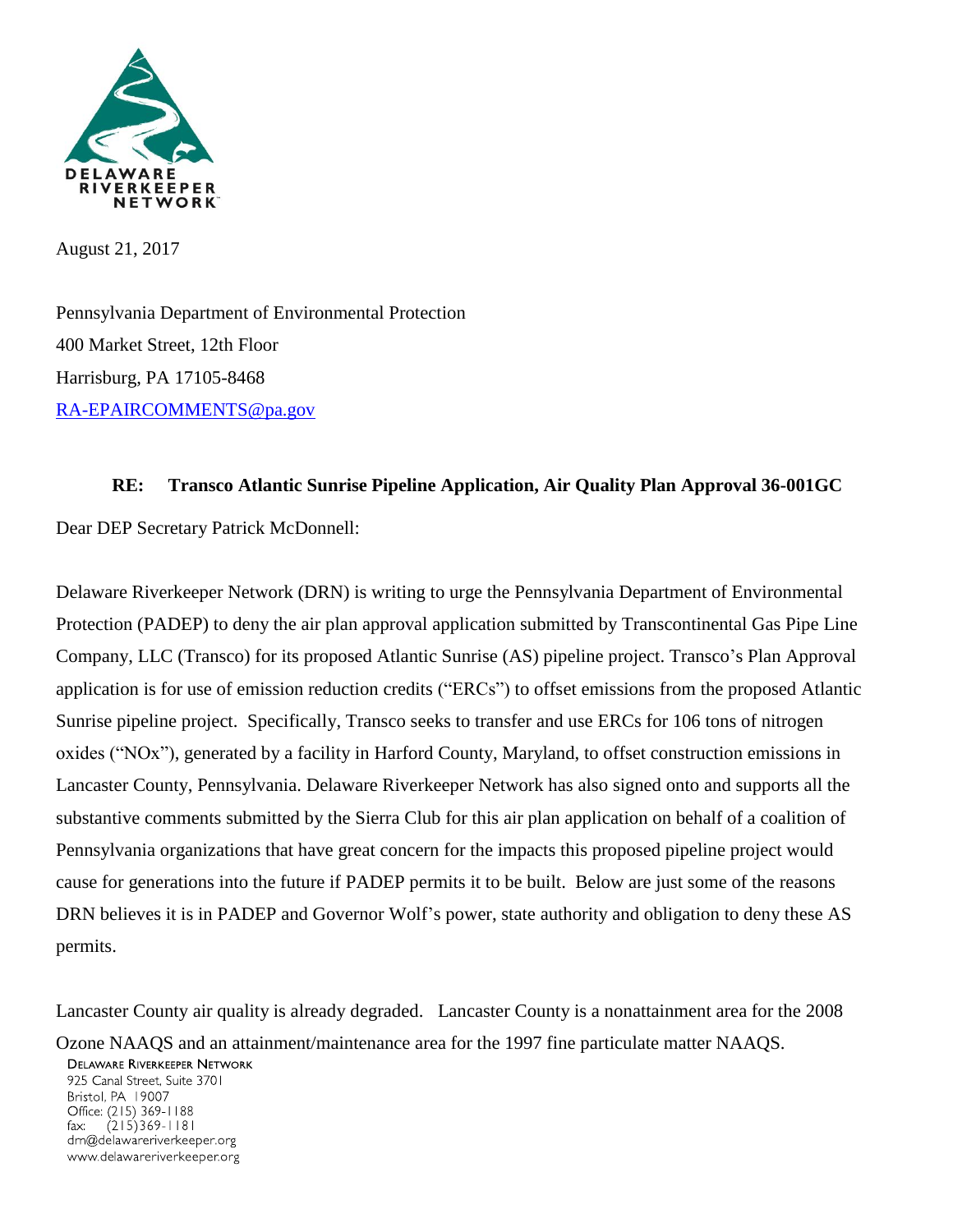(Emissions of  $NO<sub>x</sub>$  are a precursor to both ozone and fine particulate matter formation). Yet DRN understands that PA discontinued its NOx monitoring in Lancaster and its current sensor only includes ozone and particulate monitoring. With bad air quality and non-attainment more monitoring of more parameters should be required by the PADEP to be more protective – not the discontinuing of sensors.

Pennsylvania air quality is also degraded, causing harm to our waterways and air and public health. Air pollution has impacts to water so all of these cumulative impacts for air and water should be considered in full by the PADEP as part of its other 404 and Chapter 105 reviews and vice versa. From DRN's water application comments for Transco 105 and 102 applications to the DEP (submitted May, 2016) and just for example, two of the five consecutive days (5/25 and 5/26/16 for Bristol, PA DEP air station) had ozone above the 70 ppb ozone standard (90 ppb and 85 ppb). In Tioga County, three of the five consecutive days (5/24, 25, 26/16) were in exceedance for ozone (73, 77, and 74 ppm). These exceedances were detected by DEP's ambient air quality monitoring program. Action days throughout the summer months in 2017 and throughout Pennsylvania are a common occurrence when examining the DEP's air datasets. According to the AIRNow real time data (https://www.airnow.gov), most southeast and northeast PA counties within or near the proposed pipeline path have had moderate air quality index (AQI) scores this summer. For the 2017 data alone for the Susquehannna Valley area (which includes Cumberland, Dauphin, Lancaster, Lebanon, and York Cos), there have already been 32 yellow action days for ozone and 93 yellow action days for PM2.5 (as of earlier this month). How can PADEP lawfully permit yet another large pipeline that will continue to exacerbate and cause more fracking pads to be built, that will in turn worsen Pennsylvanian's air for many more decades to come through the projected lifetime of the industry?

To date, Pennsylvania has no comprehensive analysis of cumulative air impacts caused from the fracking industry in the state nor a build out projection for increased fracking planned over the decades as more power plants and fracking and pipelines are built and put on line. By issuing piecemeal permits and approvals of trading plans for discrete components, DEP is allowing the industry to chip away at PA families' health and air quality – death by a thousand cuts. If DEP permits AS to be built, it would exacerbate more heat- trapping gasses and air pollution to the Commonwealth and beyond for the life time of the project – this pollution would not only come from the construction of the pipeline itself, but would also expand gas drilling in the shale region which in turn, would add more methane and more pollution to the air over the lifetime of the shale drilling industry.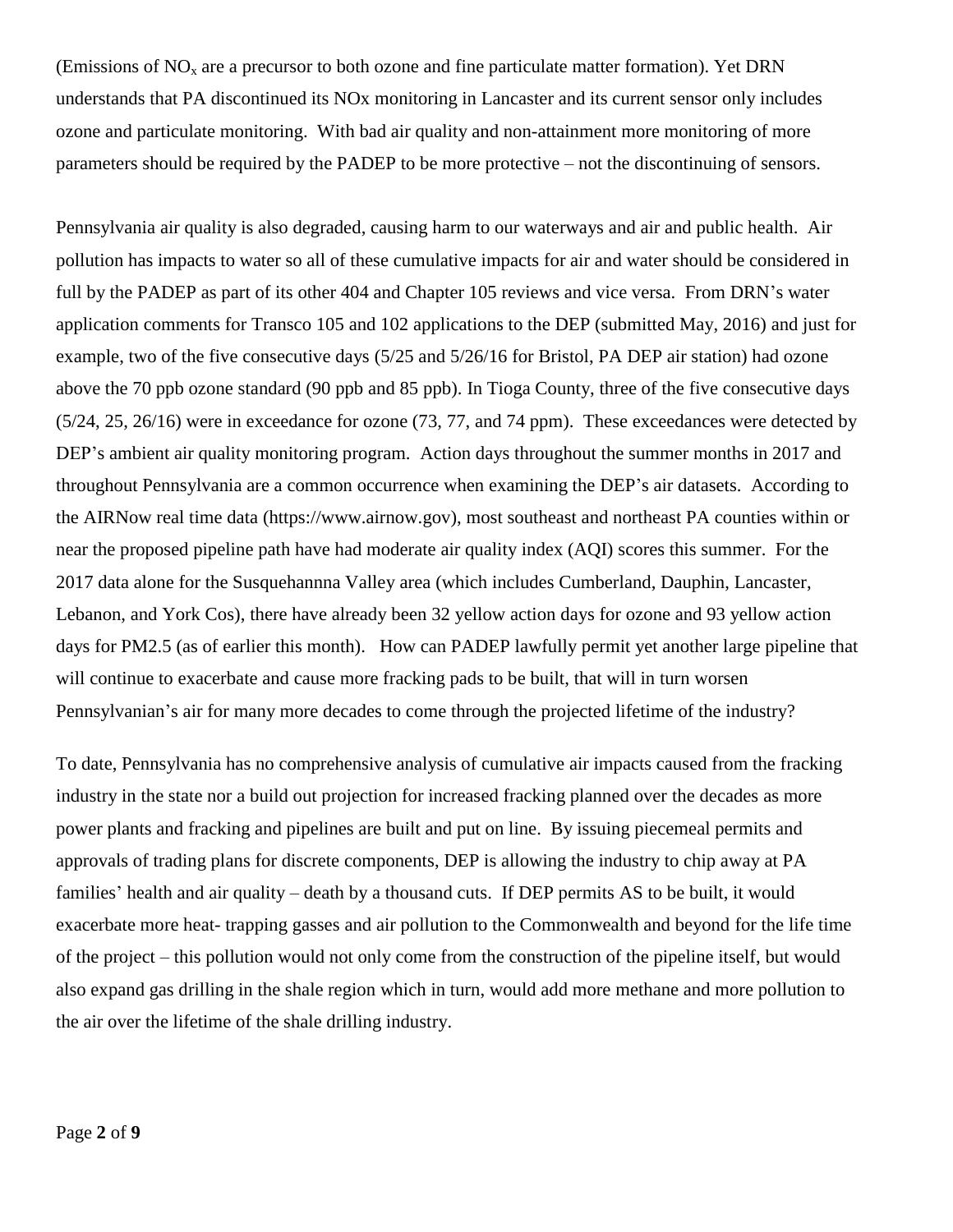There are already additional pipeline segments being considered as expansions of this AS pipeline system and connecting to it – DEP must consider all of these expansions and planned projects on a whole and not continue to permit them in a vacuum each as their own discrete segment. The proposed Williams Transco Northeast Supply Enhancement Project is just one example that clearly would connect or be planned as part of the AS pipeline network – Transco submitted an application to FERC for a Certificate of Necessity and Public Convenience on March 27, 2017 for this proposed pipeline project and they project constructing this project in 2019. As part of this project, according to the company's website, a Compressor Station 200, East Whiteland, Chester County, Pennsylvania would add 21,000 HP by installing one electric motor-driven compressor unit; **approximately 10 mile, 42-inch loop (pipeline laid parallel to existing lines) in Lancaster County, Pennsylvania**; a Greenfield Compressor Station 206, Somerset County, New Jersey consisting of two natural gas compressor units and associated facilities; approximately 3.4 mile, 26-inch loop of Transco's existing Lower NY Bay Lateral from Transco 's Station 207 downstream to the Morgan metering and regulating station, Middlesex County, New Jersey (onshore); approximately 22 mile, 26-inch pipeline near Transco's existing Lower NY Bay Lateral from the Morgan metering and regulating station in Middlesex County, New Jersey to the Rockaway Transfer Point, New York State waters (**offshore**) [http://www.landscapes2.org/pipeline/ProjectsNortheastSupply.cfm.](http://www.landscapes2.org/pipeline/ProjectsNortheastSupply.cfm) In the analysis is DEP considering this project and the air pollution that would come with it among all the other pipeline projects and fracking projects the industry plans (note the leg proposed for Lancaster Co)? Is DEP considering the end use of where this gas may be going and transported (and the energy needed to transport the gas) as an offshore Transfer point is noted in this related project?

And what about what the industry is stating recently? Is PADEP and the Governor considering the end use? A lobbying group representing U.S. manufactures says the Department of Energy's continued approval of new LNG export terminals could significantly deplete American natural gas supplies within a little more than three decades. In a letter to Energy Secretary Rick Perry last week, the Industrial Energy Consumers Alliance asked Perry stop approving new LNG export terminals that will send American natural gas to countries without which the United States has a free trade agreement - as it does with Mexico and Canada [http://www.chron.com/business/energy/article/Factories-urge-Perry-to-slow-LNG-exports-11823301.php.](http://www.chron.com/business/energy/article/Factories-urge-Perry-to-slow-LNG-exports-11823301.php) It has long been affirmed that much of the gas that would flow through the AS is destined for foreign markets. It would behoove that the Governor and the DEP examine the Key Log economic report commissioned by the Sierra Club for the Atlantic Sunrise that they put on record for this project in March 6, 2017 which outlines the true costs of this project. The expert report can be found here:

<http://content.sierraclub.org/press-releases/2017/03/report-exposes-true-cost-atlantic-sunrise-pipeline>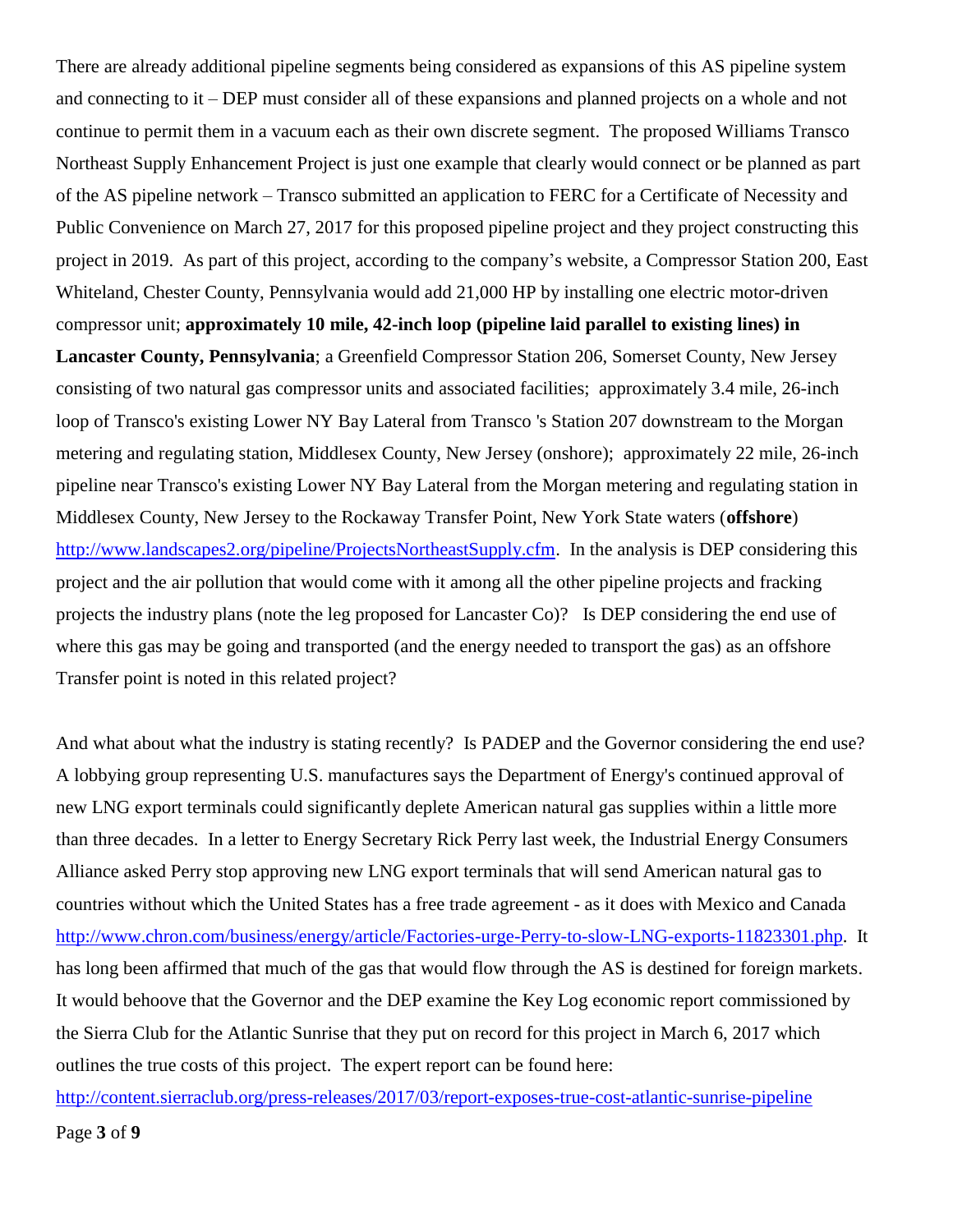According to DEP's pipeline portal and the overview of the AS project, "*The proposed AS project would consist of compression and looping of the Transco Leidy Line in Pennsylvania along with a greenfield pipeline segment, referred to as the Central Penn Line, connecting the northeastern Marcellus producing region to the Transco mainline near Station 195 in southeastern Pennsylvania. Additional existing Transco facilities are being added or modified to allow gas to flow bi-directionally. The proposed pipeline corridor will traverse 10 counties from northeastern Pennsylvania to the southern tier of Pennsylvania*." It's important to note that the supposed "greenfield pipeline segment" PADEP explains is the construction and operation of approximately 199 miles of pipeline facilities, including 185.9 miles of greenfield gas pipeline and two new compressor stations in Pennsylvania. As PADEP continues to segment and parce out and approve these segmented projects and permits (as has been done by FERC as well), it is failing to use the state's full regulatory tools and authority available to it, and to uphold its very mission to examine the cumulative impact. The mission of the PADEP is to: protect Pennsylvania's air, land and water from pollution and to provide for the health and safety of its citizens through a cleaner environment. The PADEP cannot uphold this mission if it continues to use this parcing practice that the industry puts forth. This is critical for the state since FERC is currently failing at this requirement (*[bit.ly/DossierofFERCAbuse](http://bit.ly/DossierofFERCAbuse)*). Despite the mandate of the National Environmental Policy Act (NEPA) that federal agencies take environmental considerations into account in their decision-making "to the fullest extent possible" (42 U.S.C. § 4332; 40 C.F.R. § 1500.2; *Fla. Audubon Soc. v. Bentsen*, 94 F.3d 658,684 (D.C. Cir.)) FERC routinely fails to meet its obligation to consider foreseeable drilling and fracking impacts directly resulting from its pipeline approvals, including water impacts, air impacts, community impacts and effects on climate change. Pennsylvania has a lot to lose being the planned exploitation of shale resources under the state – Pennsylvanian's want and need the PADEP to use its state authority and power to do what the federal FERC agency is not. New York has begun this legal protection work - and the court agreed with its state authority in the proposed Constitution Pipeline case decision last week which had already unnecessarily harmed Pennsylvania forests and properties when DEP gave the industry too much power and the greenlight to tree cut before this vast pipeline that was fully permitted: [\(http://www.lohud.com/story/news/politics/politics-on](http://www.lohud.com/story/news/politics/politics-on-the-hudson/2017/08/18/constitution-pipeline-ny-rejected-court/104714716/)[the-hudson/2017/08/18/constitution-pipeline-ny-rejected-court/104714716/](http://www.lohud.com/story/news/politics/politics-on-the-hudson/2017/08/18/constitution-pipeline-ny-rejected-court/104714716/) ). Pennsylvania families deserve the same protection that New Yorkers and others in other states are receiving and not another rubber stamp.

Page **4** of **9** The AS project would facilitate the building of proposed natural gas power plants – of which over 40 are being considered to be built in PA – another big source of methane burning and pollution that our climate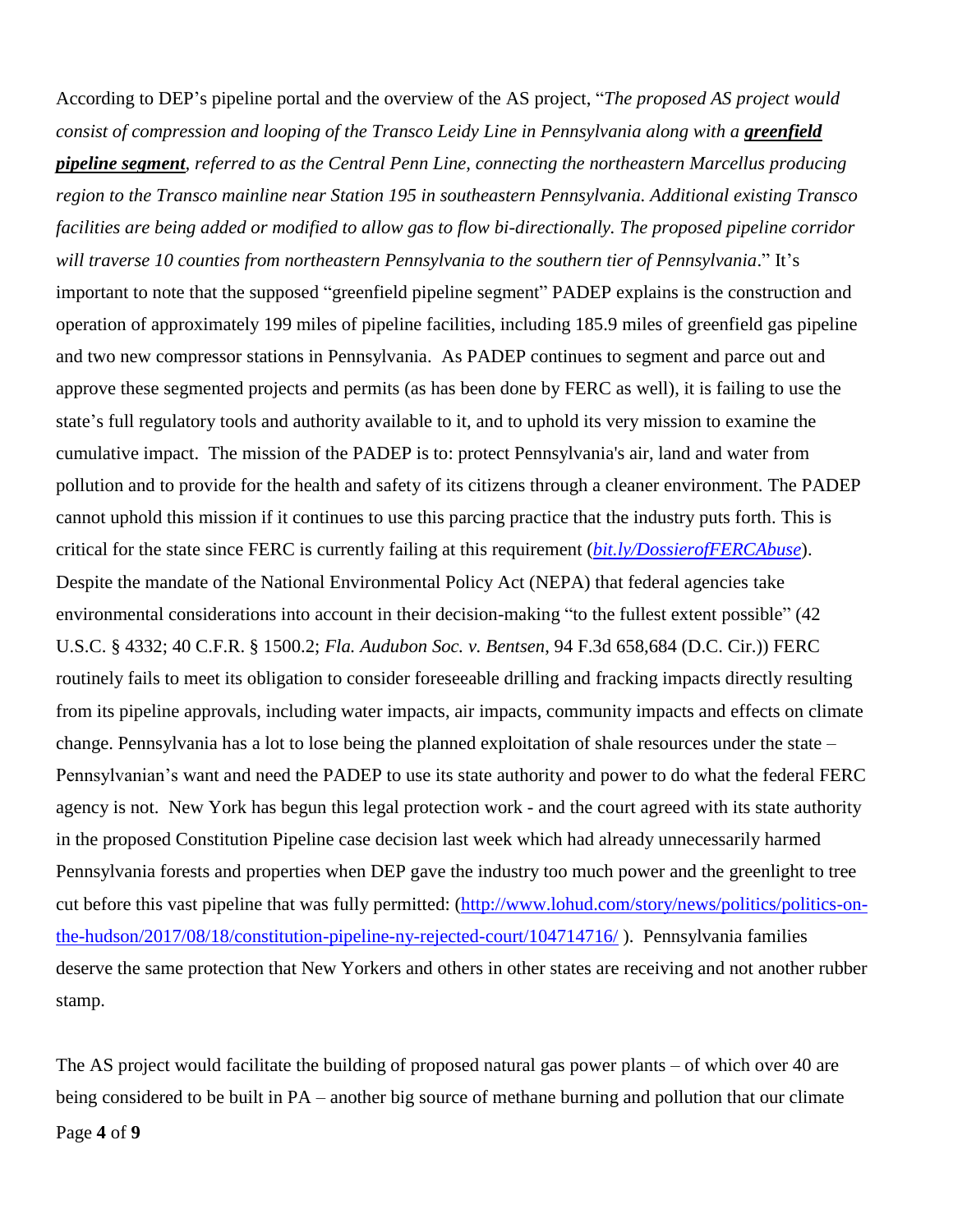and health cannot afford. As PADEP continues to examine discrete regulatory components of pipeline projects and segmented pipeline projects and shale pad site applications, it is doing a tremendous disservice to the people of the Commonwealth. A cumulative examination of all impacts of the drilling industry for the state needs thorough analysis and review and by continuing to allow and permit these segmented projects, time and time again, is a failure of the department.

There is abundant and growing evidence for PA DEP to use its power and state regulatory authority available to it to deny this air application and the water applications for the 102 and 105 still under review and still inadequate based on Transco's submissions. Pennsylvanian's are being used as science experiments as the industry expands in the state by the hands of the PADEP. As of May, 2016 reviews on the DEP website, the Commonwealth had permitted 8,191 unconventional gas wells (since Jan 30, 2015) and this number has only increased since then. Physicians and Scientists for Safe Energy (PSE) has compiled almost 700 peer reviewed studies, 80% published since Jan 2013, that indicate some sort of harm from this industry. According to PSE, 72% of these original research studies on water quality indicate potential, positive association, or actual incidence of water contamination; and 95% of all original research studies on air quality indicate elevated concentrations of air pollutants. A recent Center for Disease Control (CDC) Study published in the Journal for Environmental Protection in April, 2017 finds the number of infant deaths in the first 28 days of life rose 29 percent in 10 heavily-fracked Pennsylvania counties in the, while the overall state rate declined 2 percent. These rates varied widely based on the region of the state investigated by researchers. In the five heavily-fracked counties in the northeast part of the state, the number of deaths from 2003-2006 vs. 2007-2010 climbed from 36 to 60, a statistically significant rate increase of 66%. The rate in the five counties in southwest Pennsylvania with active drilling rose 18%, from 157 to 178 deaths, but that rise was not statistically significant. "These results raise serious questions about potential health hazards of fracking, especially since fetuses and infants are most susceptible to the effects of environmental pollutants," states Joseph Mangano MPH MBA, a co-author of the study. "Health officials should conduct short- and long-term and epidemiology studies to better understand the extent to which local residents are affected." [http://world.350.org/pittsburgh/2017/05/23/cdc-data-indicate-steep-rises-in-infant](http://world.350.org/pittsburgh/2017/05/23/cdc-data-indicate-steep-rises-in-infant-deaths-in-penn-counties-after-large-scale-fracking-began/)[deaths-in-penn-counties-after-large-scale-fracking-began/.](http://world.350.org/pittsburgh/2017/05/23/cdc-data-indicate-steep-rises-in-infant-deaths-in-penn-counties-after-large-scale-fracking-began/) The full journal article can be found here: [http://file.scirp.org/pdf/JEP\\_2017042413181160.pdf](http://file.scirp.org/pdf/JEP_2017042413181160.pdf)

It's DEP's obligation to use its authority and consider all of these beginning of pipe and end of pipe impacts that fracking and related infrastructure is causing and will exacerbate if these additional pipelines are permitted by DEP.

Page **5** of **9**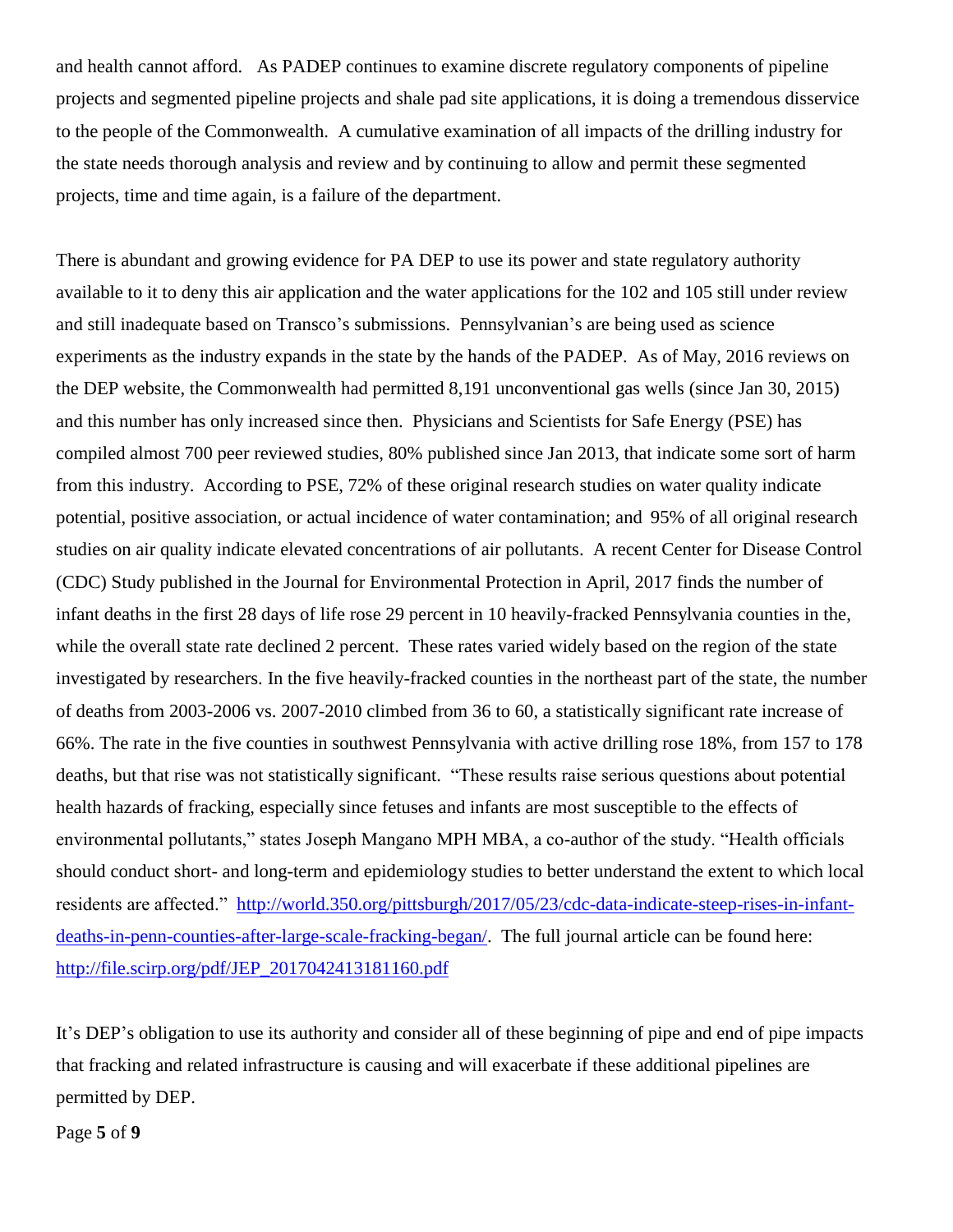And what about the undercounting we understand of this industry and its fugitive emissions? Is DEP considering those studies in its analyses? Analysis by PSE of 2011 data show fugitive emissions of methane to be a critical concern that must be calculated fully and with a cumulative lens in mind by the PADEP as it examines the full footprint. Based on the PSE analysis, weighted by the study region's percent of gross domestic production, PSE estimates that real-world 2013 U.S. methane emissions from petroleum and natural gas systems were 16,141 to 18,952 Gg/y, compared to EPA's estimate of 7,589 Gg/y. This equates to 3.8% of the U.S. gross natural gas production. If DEP continues to undercount the impacts of this industry or use these low estimate numbers for its air analyses, it is failing to fulfill its mission required of it [\(https://www.psehealthyenergy.org/wp-content/uploads/2015/11/Methane-Science-Summary.pdf\)](https://www.psehealthyenergy.org/wp-content/uploads/2015/11/Methane-Science-Summary.pdf).

Governor Tom Wolf's own 48-person PA Pipeline Taskforce concluded better planning and **cumulative build out analysis of fracking infrastructure is needed**: "Pennsylvania will see as many as 30,000 miles of new pipeline built over the next 20 years to take … gas resources of the Marcellus and Utica Shales to market," the former DEP Secretary Quigley stated. "... the industry will add 20,000-25,000 miles of gathering lines, and an additional 4,000 to 5,000 miles of interstate pipelines will be built over the next 20 years." There are over 10,323 unconventional gas wells permitted (as of March 2017). From January 1, 2000 to February, 7 2017 DEP logged 6,522 O&G violations within the Susquehanna River Basin<sup>1</sup>.

DRN believes there are multiple and recent court decisions that give the PADEP ability and power if it wants to use it to deny these AS permits. A recent decision just last week by the Pennsylvania Environmental Hearing Board this August found: PADEP's constitutional duties are not necessarily satisfied by compliance with statutory or regulatory standards. *See Center for Coalfield Justice v. Commonwealth of Penn. Dep't of Envtl. Protection*, EHB Docket No. 2014-0720B at 62 (Aug. 15, 2017) ("In the abstract, we find that certain impacts that don't impair a stream but do impact it, can, based on their scope or duration, rise to the level of causing unreasonable degradation or deterioration. Finding otherwise would mean that you are treating the Article 1, Sec 27 Constitutional standard as coextensive with compliance with the statutes and the regulations governing clean water. The Supreme Court in *PEDF* clearly rejected such an approach…."). Moreover, PADEP's mission is to "*protect Pennsylvania's air*, land and water *from pollution and to provide for the health and safety of its citizens* through a cleaner

 $\overline{a}$ 

<sup>&</sup>lt;sup>1</sup> Fracktracker Alliance, Susquehanna River Basin Impacts Project, https://www.fractracker.org/projects/susquehanna-river-basin-impactsproject/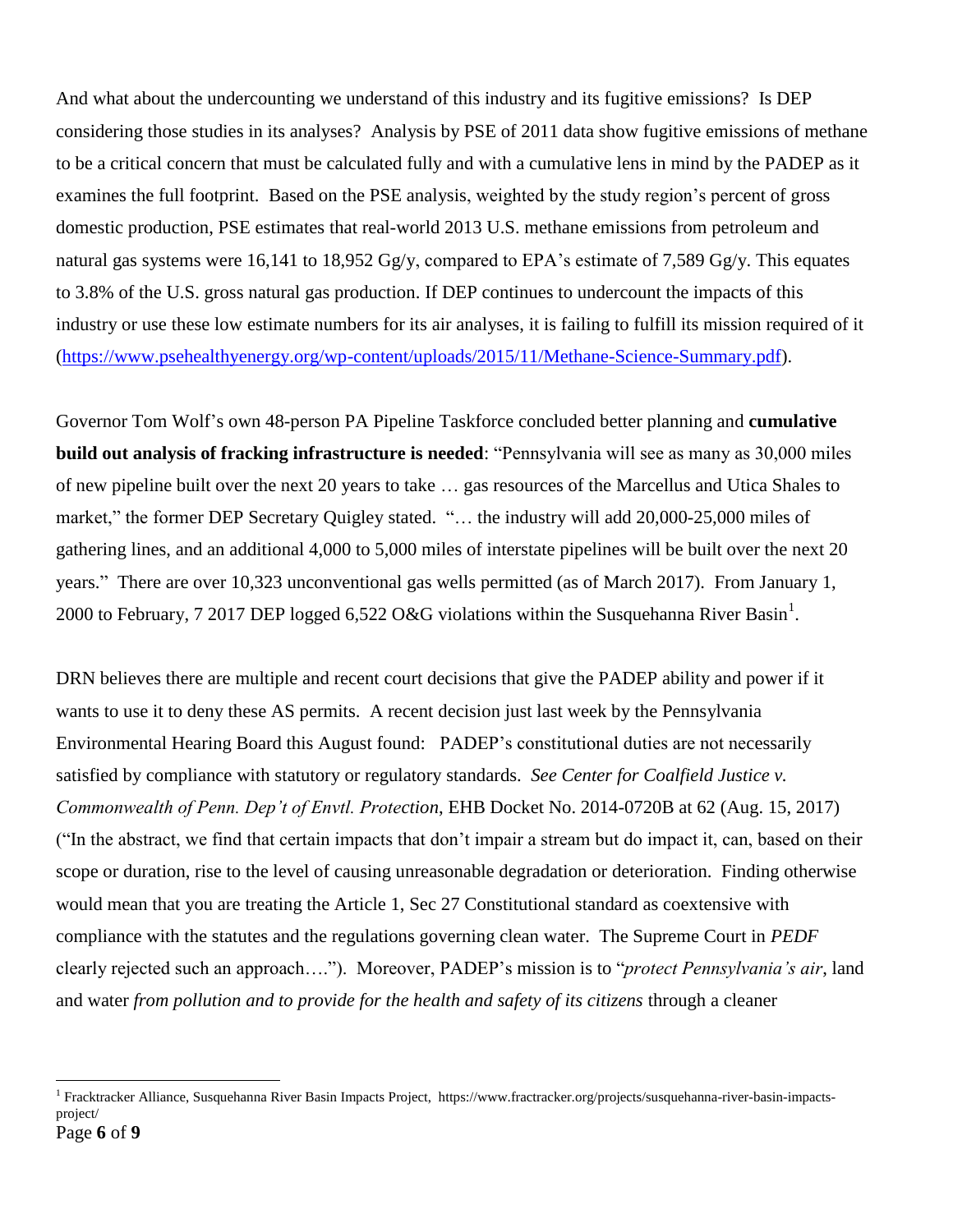## environment."<sup>2</sup> [https://stateimpact.npr.org/pennsylvania/2017/08/15/environmental-groups-score-legal-win](https://stateimpact.npr.org/pennsylvania/2017/08/15/environmental-groups-score-legal-win-in-longwall-mining-case/#more-50374)[in-longwall-mining-case/#more-50374.](https://stateimpact.npr.org/pennsylvania/2017/08/15/environmental-groups-score-legal-win-in-longwall-mining-case/#more-50374)

Then there is the 2013 Constitutional case that Governor Wolf has even been citing in some of his talks. While for years the Pennsylvania environmental community has looked to the promise of Pennsylvania's constitution and its promise of "pure water", "clean air" and "preservation of the natural … environment", the fulfillment of that promise had for a long time alluded PA; consistently swept aside by the Pennsylvania legislature and its courts. So much so that when the Delaware Riverkeeper Network included the PA Constitution's Environmental Rights Amendment as a cornerstone of the legal attack on the pro-drilling legislation known as Act 13 many derided us as wasting limited legal briefing space and resources. But, the Pennsylvania Supreme Court, in *Robinson Township, Delaware Riverkeeper Network, et.al. v. Commonwealth* (Dec. 19, 2013), vindicated the importance and power of the Environmental Rights Amendment of the Pennsylvania Constitution; it promised all generations of Pennsylvanians that they will benefit from pure water, clean air and a healthy environment, giving them the ability to defend that right in the courts if it is violated. The Pennsylvania Supreme Court decision should inspire a new generation of environmental protection in Pennsylvania by the PADEP – inspiring strong, environmentally protective legislation by newly emboldened and empowered legislators, and supporting strong litigation when industry dollars are used to drive bad legislation and bad political acts.

Finally, the recent supersedeas and halt to HDD drilling along the Mariner East 2 pipeline ordered by an EHB judge and the subsequent settlement should give PADEP pause and power to deny these pipeline permits. The settlement documents and the judge's order are available on the court docket: [http://ehb.courtapps.com/public/document\\_shower\\_pub.php?csNameID=5409.](http://ehb.courtapps.com/public/document_shower_pub.php?csNameID=5409) This case was brought by the community let by Clean Air Council, Mountain Watershed Association, and the Delaware Riverkeeper Network.

In closing, if denial of the permits is not fulfilled, and if the DEP modifies this air plan or replaces the MD facility with another facility, it is critical that the public has another 30 days at minimum to review the new information and application. DRN also wants to get on record that as Transco continues to supply additional information on the still inadequate and deficient applications to its water permit applications, it is critical that DEP provide the public adequate time and at least a minimum 30 days to review this information before considering approval of the permit. It is also unclear how DEP deemed the application

 $\overline{a}$ 

Page **7** of **9** 2 *See* http://www.dep.pa.gov/About/Pages/default.aspx (emphasis added).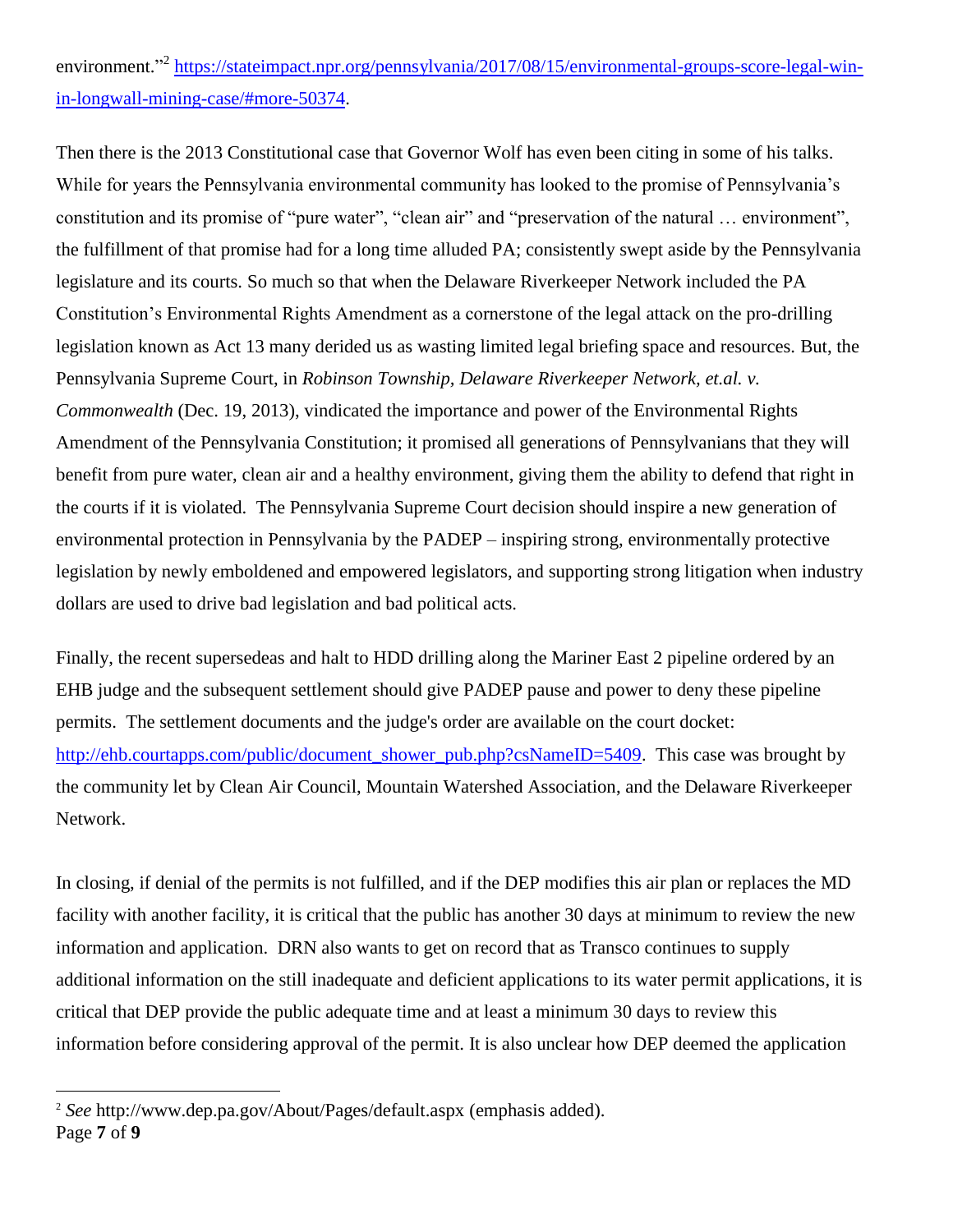complete to hold public hearings yet then issued another deficiency letter in July after the hearings and public comment had closed. This time and review by the public is necessary for the public process to be fulfilled. It is evident from the most recent Trancso packet submitted to the PADEP for the 105 and 102 applications on July 31, 2017, none of the technical deficiencies outlined by Schmid experts submitted on the record and related to water impacts have been addressed by Transco. It would not be prudent in light of the Mariner 2 debacle with the permitting that DEP rush this process since it is predicated on much of the regulations that harmed people and properties along the ME2 line.

Furthermore, DRN recently uncovered via a FOIA major omissions by FERC and TGP in its Orion pipeline project (another pipeline by TGP in Pennsylvania currently under construction). This type of review is necessary by PADEP in light of what appears like a blatant omission in the alternatives analysis which could have eliminated the need for this expansion project in the first place.

[http://www.delawareriverkeeper.org/sites/default/files/Emergency%20Stay%20Orion%20PADEP\\_FINAL1.](http://www.delawareriverkeeper.org/sites/default/files/Emergency%20Stay%20Orion%20PADEP_FINAL1.pdf) [pdf.](http://www.delawareriverkeeper.org/sites/default/files/Emergency%20Stay%20Orion%20PADEP_FINAL1.pdf)

Finally, with a PA legislature that continues to undermine the existing budget and the authority of the PADEP, there is no justification for permitting more infrastructure that the DEP will not have the resources to adequately police. Nor is it acceptable, as is currenty being proposed by our Pennsylvania elected officials under proposed HB 542, HB 118, and HB 453 tied to the budget, that we further out-source or streamline permitting to give the industry even more control in the state and put time clocks on an already strapped PADEP staff to have to review and decide on a permit in a short timeframe that is unreasonable and not protective to the people and the public that live here. This is an enormous infringement to our rights in the Pennsylvania constitution to clean air, water and land. We urge PADEP and the Governor to deny the air and water permits under review by the PADEP for the detrimental Atlantic Sunrise pipeline project and all the other projects connected to it that will further contaminate our air, water and land. As the community implored you to do at the public hearing last Monday, we echo - PA DEP do your job. Deny the permits.

Thank you for your time and consideration of our comments and concerns. Regards,

Maya K. van Rossum Faith Zerbe the Delaware Riverkeeper **Director of Monitoring** 

Page **8** of **9**